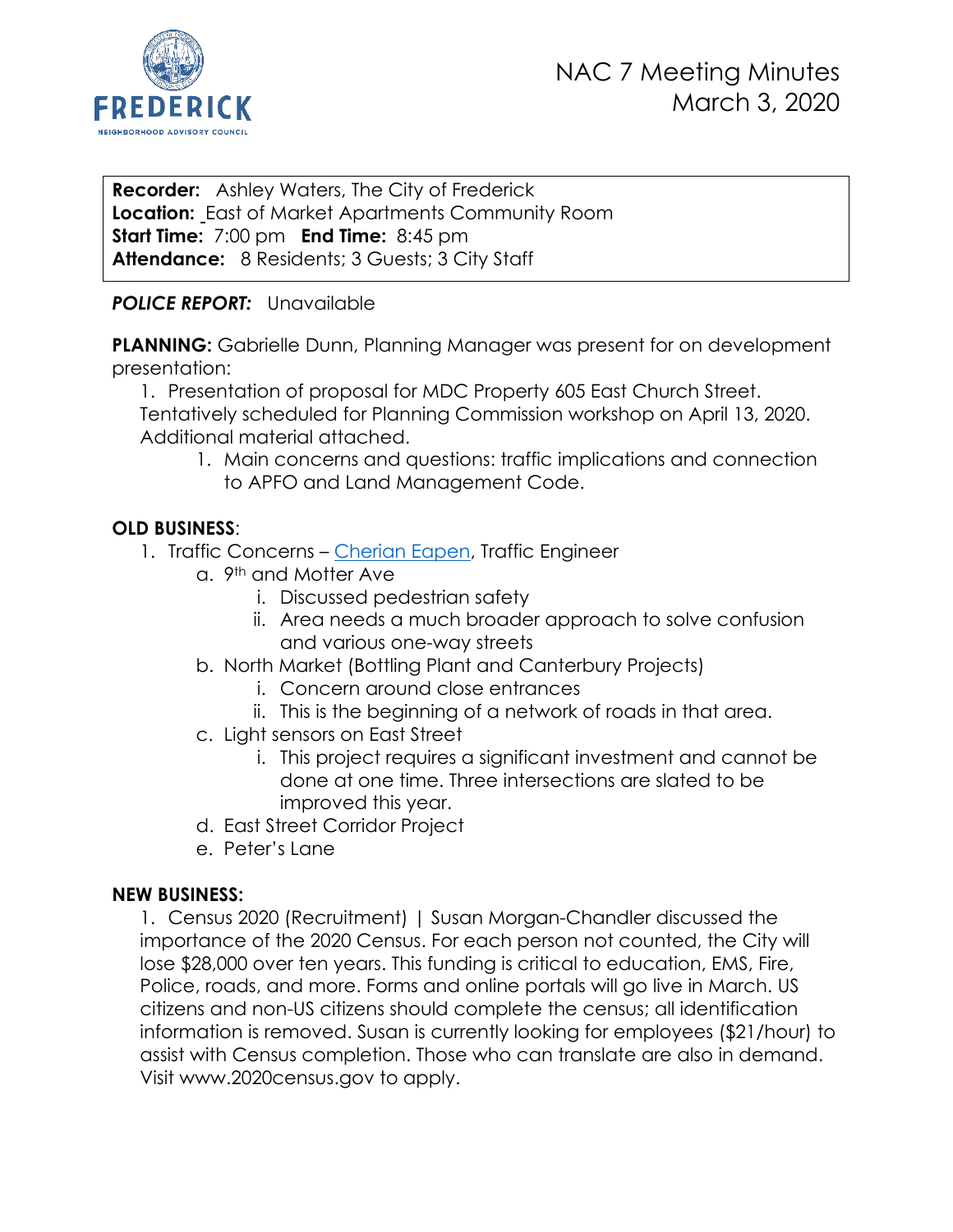## **SUGGESTIONS & COMMENTS / MISC:**

None discussed.

## **UPCOMING EVENTS:**

None discussed.

## **NAC CONTACT INFORMATION:**

**Office of the Mayor** Gayon Sampson [\(gsampson@cityoffrederickmd.gov\)](mailto:gsampson@cityoffrederickmd.gov)301.600.2513

### **Frederick Police Department**

A/ Sergeant Kacie Strong - [kstrong@frederickmdpolice.org](mailto:kstrong@frederickmdpolice.org) 240.578.5682 Corporal Simon Temple - [stemple@frederickmdpolice.org](mailto:stemple@frederickmdpolice.org) 240.674.7202 A/ Corporal Sara Evans - [sevans@frederickmdpolice.org](mailto:sevans@frederickmdpolice.org) 240.344.6948

#### **NAC 7 Coordinators**

Gail Bradley - [glgbradley@gmail.com](mailto:glgbradley@gmail.com) Missy Conner - [melissns@gmail.com](mailto:melissns@gmail.com) Don Dean - [jddean@comcast.net](mailto:jddean@comcast.net) Kris Fair - [kris.g.fair@gmail.com](mailto:kris.g.fair@gmail.com)

| NAC 7 MEETINGS - 7:00 pm                       | <b>FREDERICK POLICE DEPARTMENT</b>                |
|------------------------------------------------|---------------------------------------------------|
| <b>East of Market Apts (Community Room)</b>    | <b>Emergency: 911</b>                             |
| 100 Holling Drive                              | Non-Emergency: 301-600-2100                       |
| 2020 Schedule: 1st Tuesday (every other month) | <b>Anonymous Crime Tips</b>                       |
| 7-Jan                                          | 301-600 TIPS (8477) – phone                       |
| 3-Mar                                          | 240-674-TIPS (8477) - text                        |
| 5-May                                          | fpdcrimetip@frederickmdpolice.org                 |
| 7-Jul<br>1-Sep<br>$3-Nov$                      | <b>DEPARTMENT OF PUBLIC WORKS</b><br>301-600-1440 |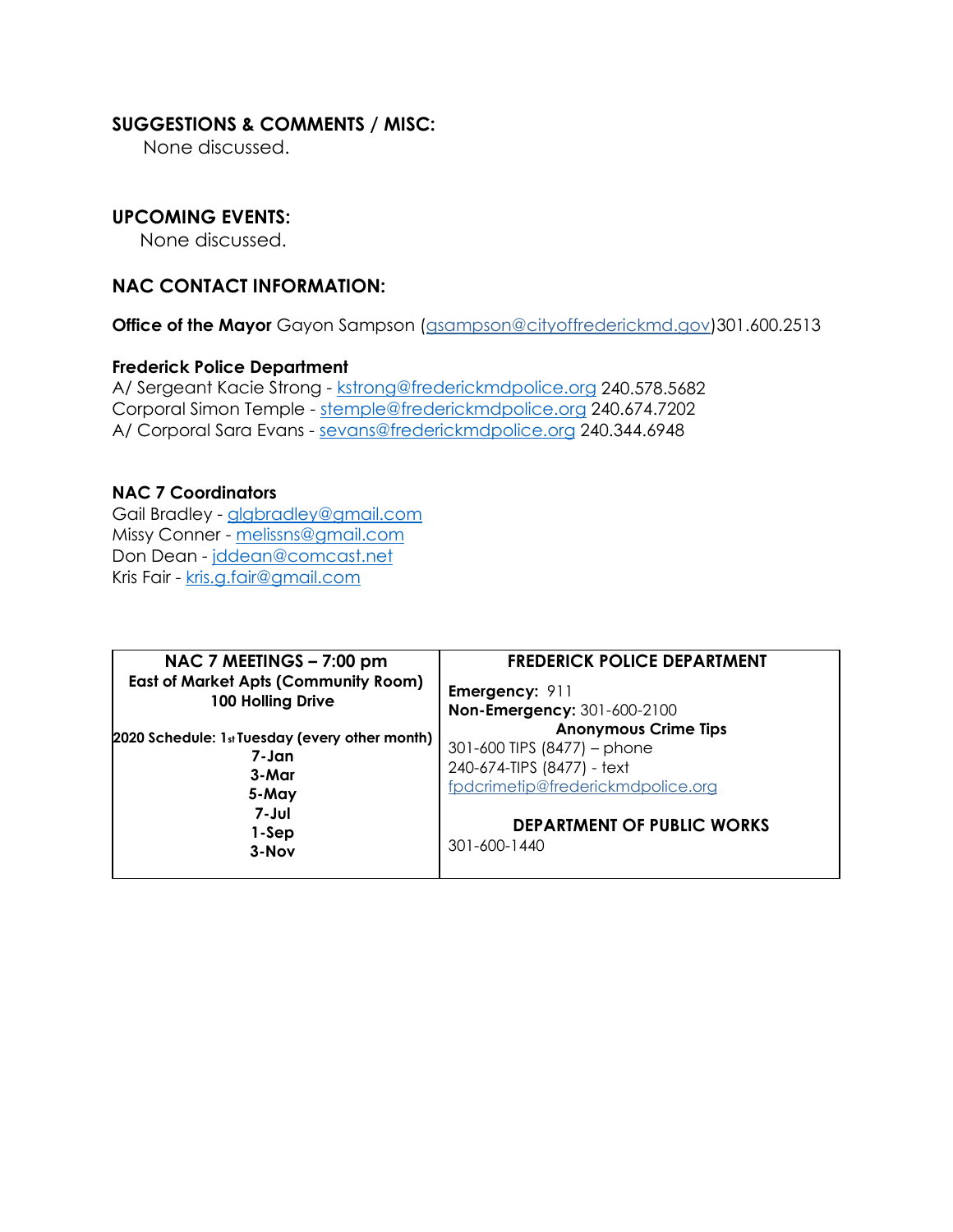

# **Project Fact Sheet**

March 3, 2020

Project Name: MDC Property 605 East Church Street **NAC: 7** Case Number: PC19-1297MU Master Plan Project Location: 605 E CHURCH ST

# **Project Description: MIXED USE**

Applicant: Chris Smariga, Harris Smariga & Associates Phone: 301-662-4488 Email: csmariga@harrissmariga.com

**Owner:** Frederick Health Address: 400 W 7<sup>th</sup> Street, Frederick MD

**Planning Staff: Pam Reppert** Phone: 301-600-1718 Email: preppert@cityoffrederick.gov

### Proposal:

Frederick Health is proposing a mixed-use project for a maximum of 350 residential units and a non-residential component in the existing building on site.

**Project Location:** The project is located at 605 E Church.

### **Important Issues:**

#### Land Use

The property is encumbered with an existing 3.3-acre forest conservation protection easement, floodplain, airport overlay (AO) and a comprehensive road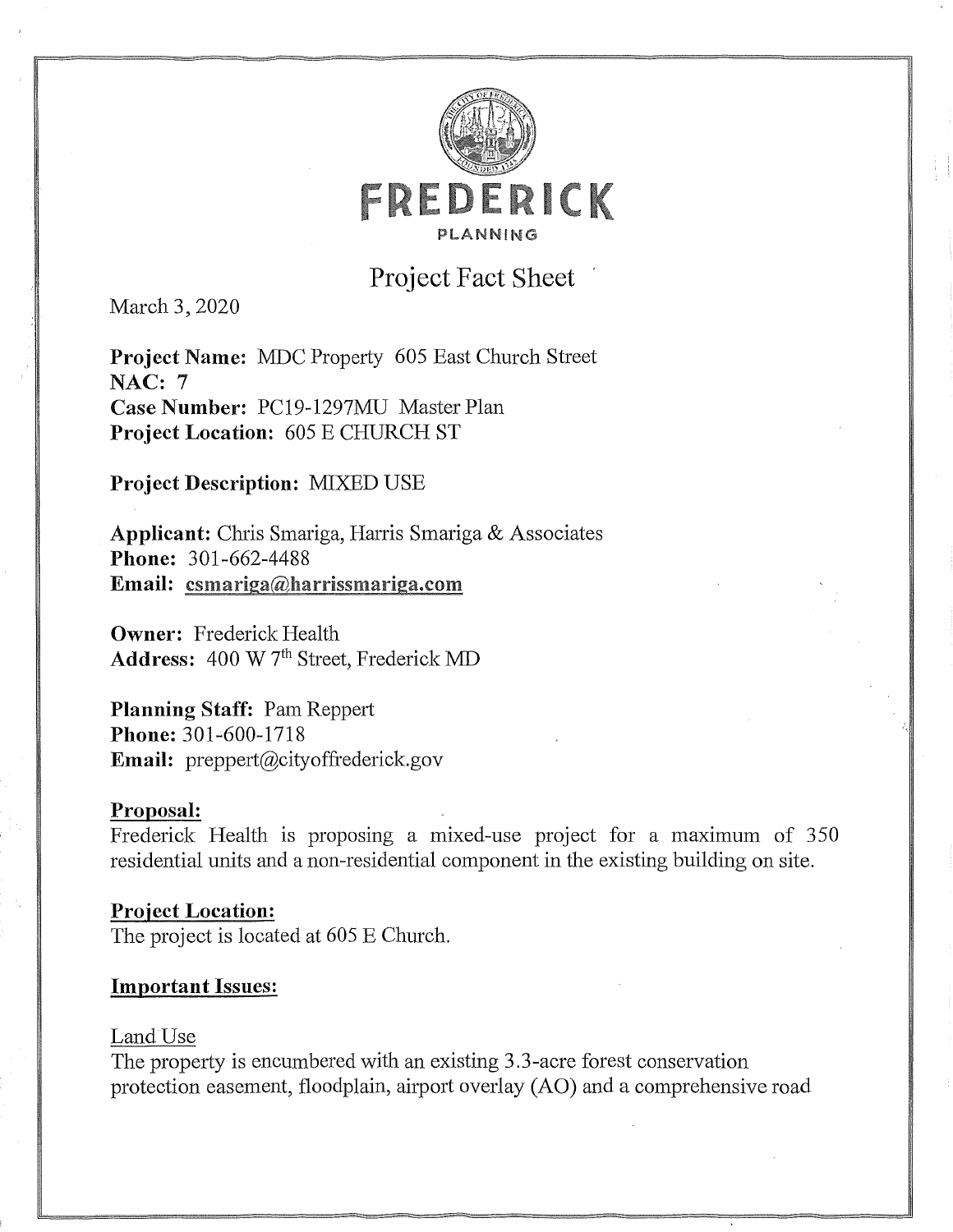connection required through the north end of the property. The property also contains an existing building proposed to be subdivided off on 4.76 acres.

Frederick Health uses the existing building for offices and a warehouse. A warehouse is a nonconforming use in the mixed-use zone, however, may continue as is under LMC Article 9. On the other hand, the Applicant shall determine if any expansion is desired in the future in order for the Planning Commission to consider a conditional use for the property with the Master Plan. The remaining 16.14 acres will contain single family and townhouse units.

### Modifications

Under Section 417, the Planning Commission may modify the minimum and maximum setbacks in Table 417-2 for a mixed-use development provided compensating features are included to address the modifications. The Applicant is requesting the following modifications:

- To reduce street setback for the single-family units from 20' to 5'.
- To reduce the rear setback for single-family from 20'to 3', townhouse (TH-1) from 20' to 3', townhouse (TH-2) from 20' to 15'; and multi-family units from  $20'$  to  $3'$ ;
- To reduce frontage width for detached dwellings from 40' to 32'; and
- To allow for lots without public road frontage.

The Applicant is also requesting modifications to Sections 606 and 611 in regard to street designs. Staff has requested from the Applicant a detailed exhibit demonstrating the streetscape and maneuverability through the streets with the above modifications applied.

Modifications to the City of Frederick Standard Road details have also been requested for Engineering to consider appropriate and feasible for the proposed development.

#### Parkland

For the 350 units, the project is required to provide approximately 4 acres of public parkland.

### Adequate Public Facilities Ordinance (APFO)

The project is awaiting approvals for water, sewer and roads at this time. Schools have been tested and the project fails elementary and high school levels. The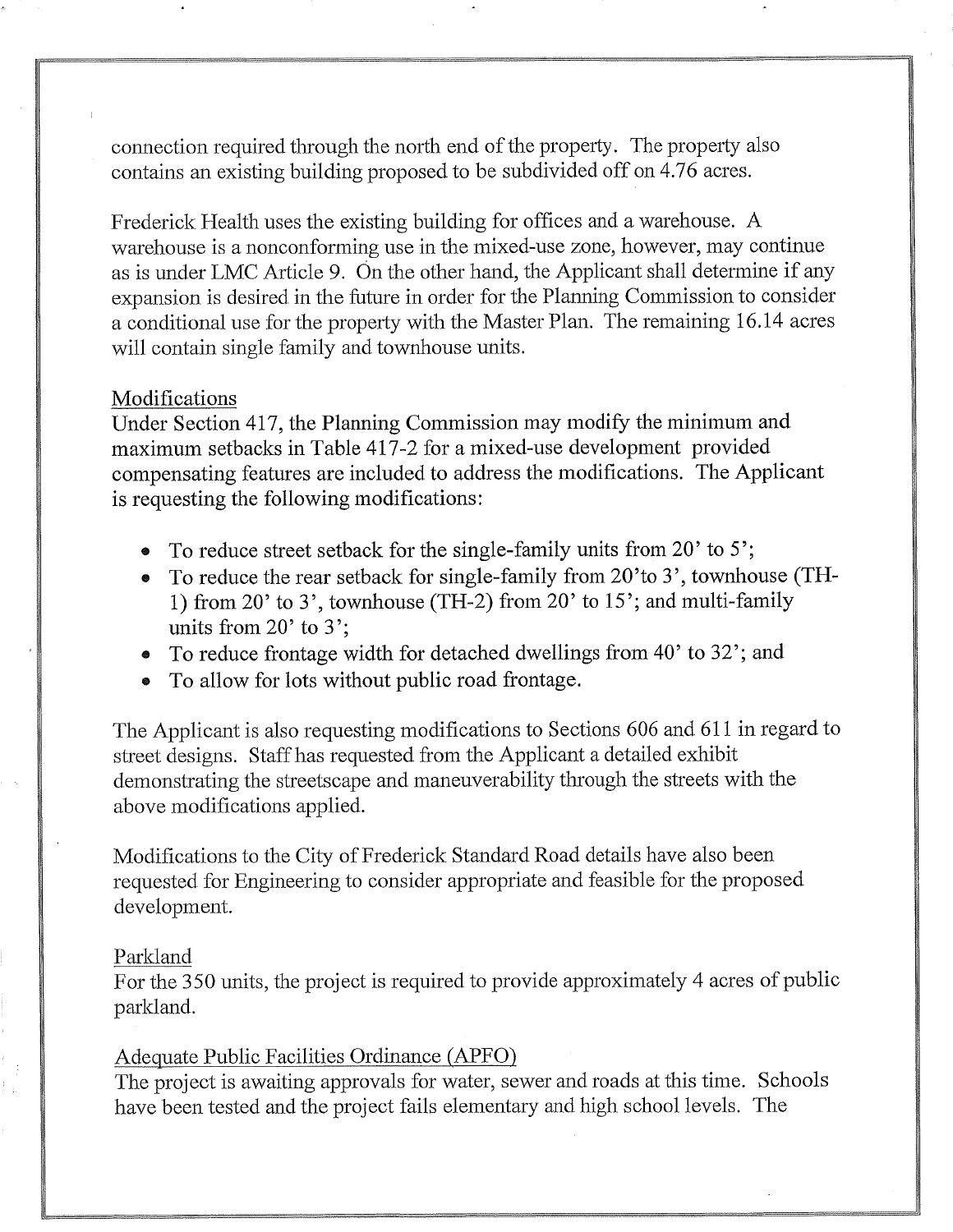Applicant has the option to re-test consecutively for three years to move forward or pay the school construction fee per unit.

# **Tentative Planning Commission Meeting Date: April 13, 2020**

The information provided was taken from the plans submitted by the applicant. The project may change during the review process. Please check with the Planning Department to confirm the meeting date. Comments on this plan can be mailed or emailed to the Planner listed above.